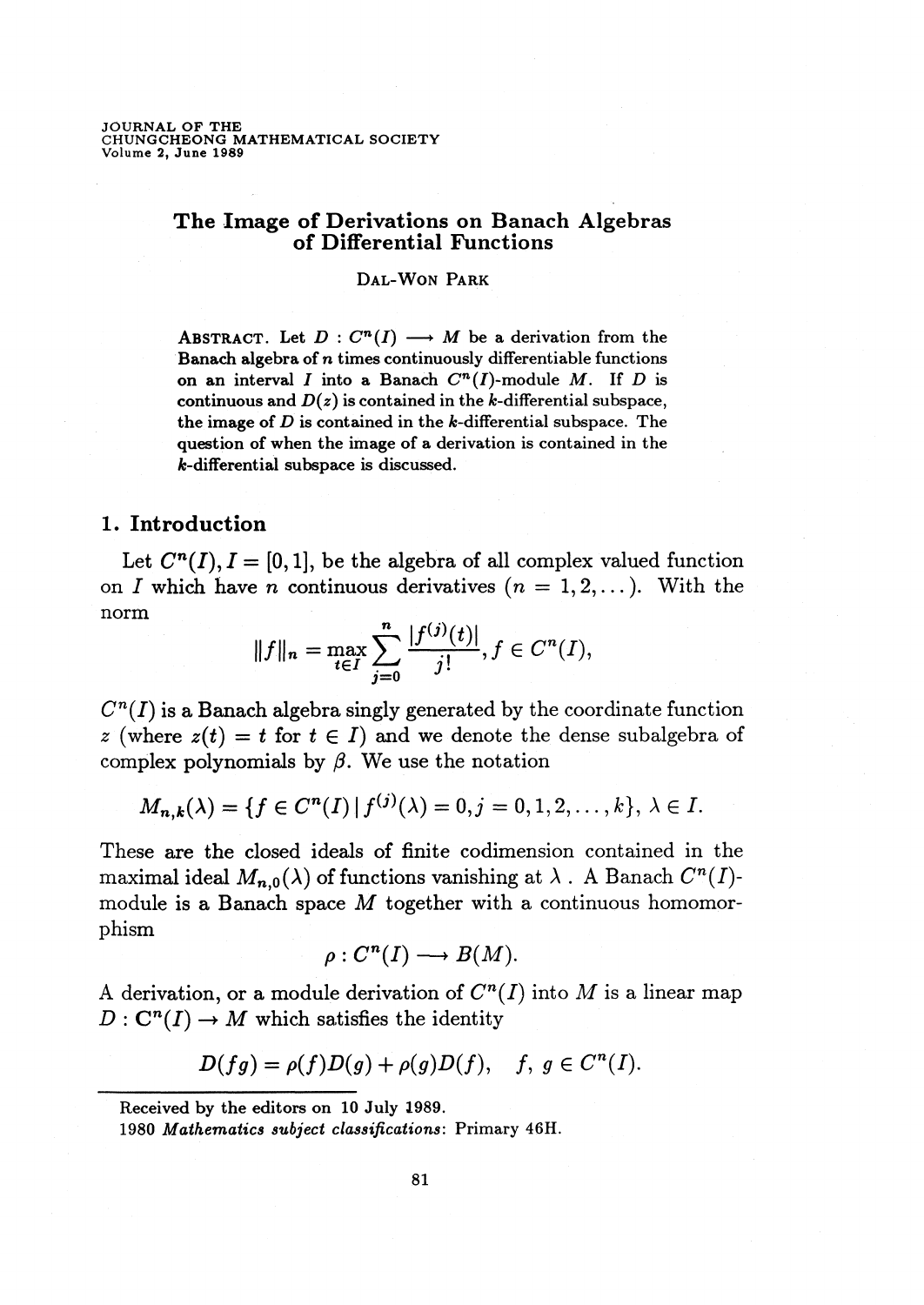## 82 **DAL-WON PARK**

Derivation from  $C^n(I)$  into Banach  $C^n(I)$ -module have been studied by Bade, Curtis and Laursen. In [3], they show that the restriction of such a derivation to the subalgebra  $(C^{2n}(I), ||\cdot||_{2n})$  is continuous. But discontinuous derivations from  $C<sup>n</sup>(I)$  do exist because of the existence of continuous point derivations. Note that each point derivation on  $C^{\infty}(I)$  is continuous from Theorem 3.7. of [4].

Separating space  $S(D)$  is the subspace of *M* defined by

 $S(D) = \{m \in M \mid \text{there exists } \{f_n\} \subset C^n(I), f_n \to 0 \text{ and } D(f_n) \to m\}.$ 

The derivation *D* is continuous if and only if  $S(D) = \{0\}$ . The continuity ideal for a derivation  $D: C^n(I) \longrightarrow M$  is

$$
\Im(D) = \{ f \in C^n(I) | \rho(f)S(D) = \{ 0 \} \}.
$$

Clearly  $\Im(D)$  is a closed ideal in  $C^n(I)$ . It is proved in Theorem 3.2 of [1] that  $\Im(D) = \{f \mid D_f \text{ is continuous}\},\$  where for  $f \in C^n(I), D_f(\cdot) =$  $\rho(f)D(\cdot)$ (Note  $D_f$  is also a derivation). Let  $D: C^n(I) \longrightarrow M$  be a discontinuous derivation. We can know from Theorem 4.2. of [1] that  $\Im(D)$  has finite codimension. Let  $F = {\lambda_1, \ldots, \lambda_m}$  be the finite hull of  $\Im(D)$ . It follows from [1] that  $\bigcap \{M_{n,n}(\lambda)| \lambda \in F\} \subset \Im(D)$ .

THEOREM 1.1. *Let n be a positive integer. Then*

- (1)  $M_{n,0}^2(0) = zM_{n,0} = \{f|f(0) = f'(0) = 0 \text{ and } f^{(n+1)}(0) \text{ exists}\},$
- (2)  $M_{n,k}^2(0) = z^{k+1} M_{n,k}(0), 1 \le k \le n-1,$ <br>
(3)  $M_{n,n}^2(0) = z^n M_{n,n}(0).$
- 

Part (1) is from example of [1]. Part (2) is due to Dales and McClure [4]. The proof of part  $(3)$  can be found in [2].

We shall need the following Theorem from [2].

THEOREM 1.2. Let  $D: C^n(I) \longrightarrow M$  be a derivation. There exists a finite set  $F = \{\lambda_1, \ldots, \lambda_m\}$  such that

$$
\bigcap_{i=1}^m M_{n,n-1}(\lambda_i) \subset \Im(D).
$$

The hull  $F$  of  $\Im(D)$  is called the singularity set for *D*. The algebras  $C<sup>n</sup>(I)$  are regular, semisimple unital commutative Banach algebras,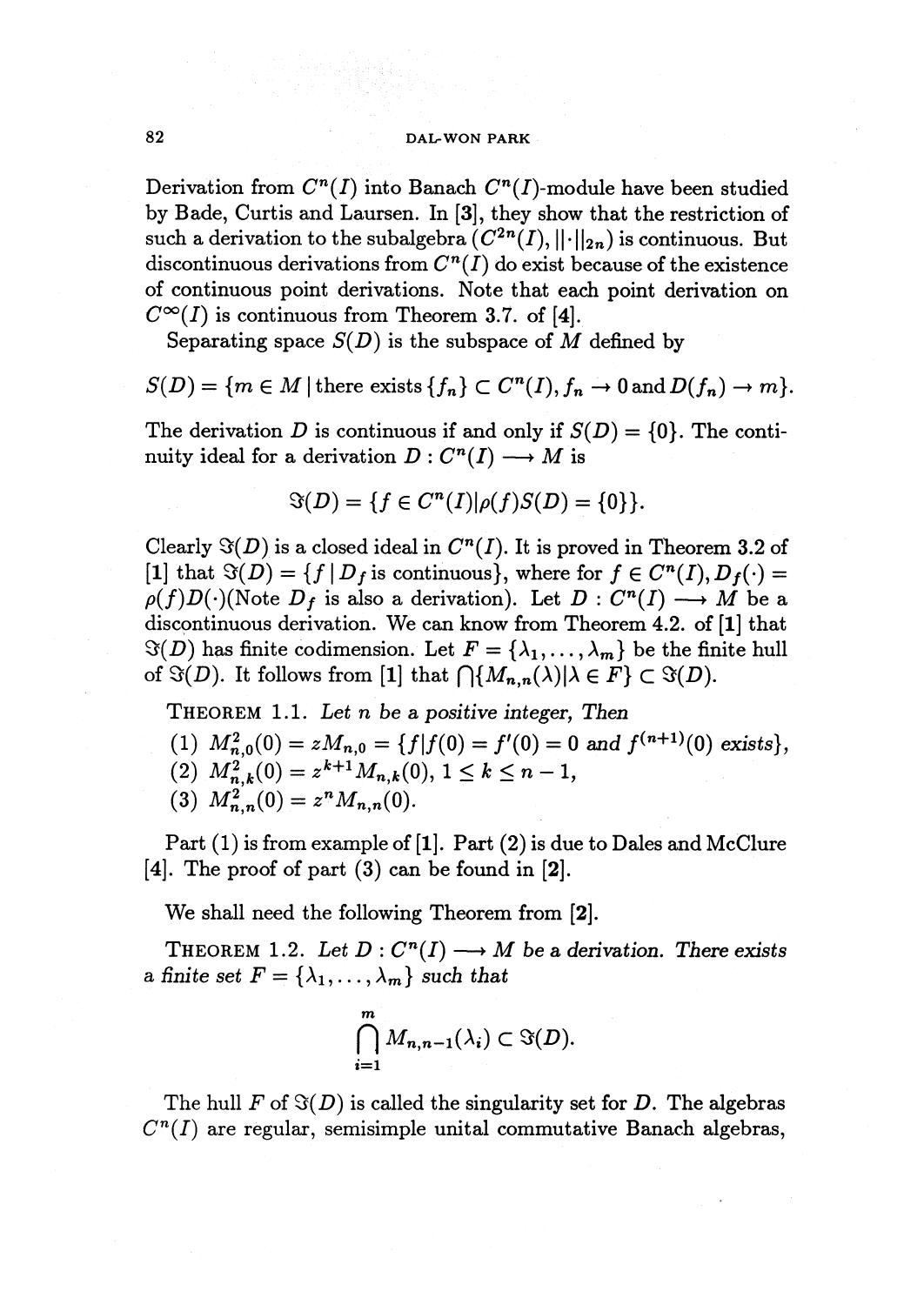as standard arguments readily show. Also, the primary closed ideals are easily described, by the order of which the functions in the ideal vanish. Explicity we have that since  $\Phi_{C^n(I)} = I$  for every  $n \geq 0$ , any primary closed ideal must be of the form  $M_{n,k}(\lambda), k=0,1,\ldots, n, \lambda \in$ *I.*  $M_{n,k}(\lambda)$  is topologically generated as an ideal in  $C^n(I)$  by  $(z \lambda$ )<sup>k+1</sup>.

## **2. Cn(I)-module and derivation**

If M is a  $C^n(I)$ -module, the module structure imposes certain restrictions on the operator  $\rho(z)$  and the continuity ideal of a derivation. Recall that the ascent of an eigenvalue  $\lambda$  for a linear operator *T* is the smallest integer *k* such that  $(\widetilde{T} - \lambda I)^{k+1}x = 0$  implies  $(T - \lambda I)^k x = 0$ .

DEFINITION 2.1: Let M be a Banach  $C<sup>n</sup>(I)$ -module. The k-differential subspace is the set  $W_k$   $(k = 0, 1, \ldots, n)$  of all vectors m such that the map

$$
p \longrightarrow \rho(p')m
$$

is continuous for the  $C^{n-k+1}(I)$  norm on  $\beta$ .

THEOREM 2.2.  $p \longrightarrow \rho(p^{(i)})m$  is continuous for the  $C^n(I)$  norm *on*  $\beta$  *if* and only if  $p \longrightarrow \rho(p^{(i+j)})m$  *is continuous for the*  $C^{n+j}(I)$ *norm on*  $\beta$  *on*  $(i, j = 0, 1, 2, ...).$ 

PROOF: For  $p \in \beta$ ,

$$
||p^{(i)}||_n = \max_{t \in I} \sum_{l=0}^n \frac{|p^{(i+l)}(t)|}{l!}
$$
  
= 
$$
\max_{t \in I} \sum_{l=0}^n \frac{|p^{(i+l)}(t)|}{(l+1)!} (l+1)
$$
  

$$
\leq (n+1) ||p^{(i-1)}||_{n+1}.
$$

Using the mean value theorem, for  $p \in \beta \cap M_{n,j-1}$ 

$$
\max_{t \in I} |p^{(i-1)}(t)| \le \max_{t \in I} |p^{(i)}(t)| \quad (1 \le i \le j).
$$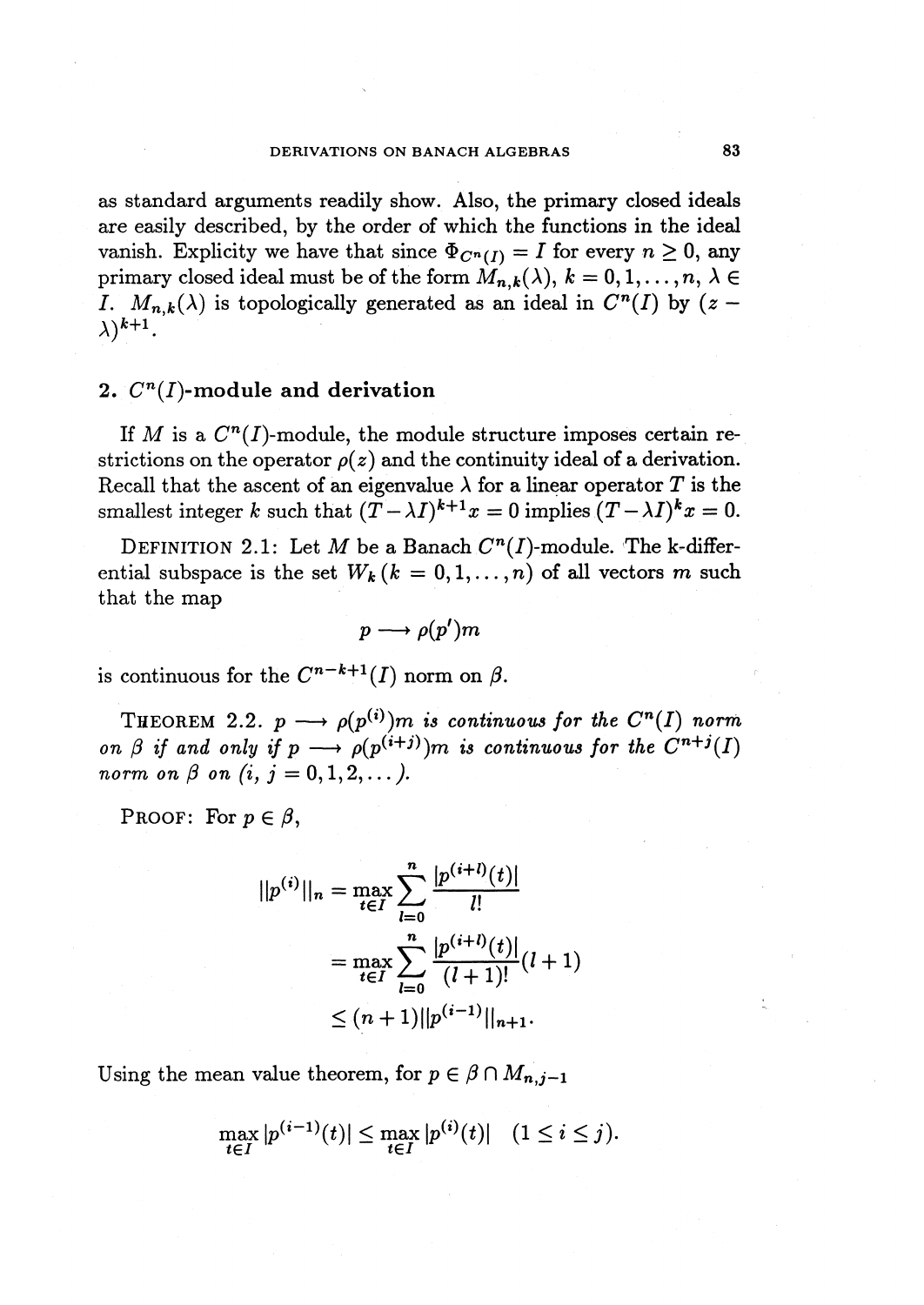$$
||p^{(i-1)}||_{n+1} = \max_{t \in I} \sum_{l=0}^{(n+1)} \frac{|p^{(i-1+l)}(t)|}{l!}
$$
  

$$
\leq \max_{t \in I} |p^{(i-1)}(t)| + \max_{t \in I} \sum_{l=1}^{n+1} \frac{|p^{(i-1+l)}(t)|}{l!}
$$
  

$$
\leq 2||p^{(i)}||_{n}.
$$

Hence

$$
(\frac{1}{2})^j ||p||_{n+j} \le ||p^{(j)}||_n \le (n+j)! ||p||_{n+j}.
$$

If  $||\rho(p^{(i)})m|| \le L||p||_n$ ,  $L > 0$ ,  $p \in \beta$ , then

 $||\rho(p^{(i+j)})m|| \leq L||p^{(j)}||_n \leq L(n+j) ||p||_{n+j}.$ 

Conversely, suppose

$$
||\rho(p^{(i+j)})m|| \le L||p||_{n+j}, L > 0.
$$

Let

$$
q = p - p(0) - p'(0)z - \cdots - \frac{p^{(j-1)}(0)}{(j-1)!}z^{j-1}.
$$

Then

$$
||\rho(p^{(i+j)})m|| = ||\rho(q^{(i+j)})m||
$$
  
\n
$$
\leq L||q||_{n+j}
$$
  
\n
$$
\leq 2^{j}L||q^{(j)}||_{n}
$$
  
\n
$$
= 2^{j}L||p^{(j)}||_{n}.
$$

Hence

$$
||\rho(p^{(i)})m|| \le 2^jL||p||_n, p \in \beta.
$$

COROLLARY 2.3. (1)  $m \in W_k$  *if* and only *if*  $p \longrightarrow \rho(p)m$  *is contin-* $\mu$  *uous* for the  $C^{n-k}(I)$  norm on  $\beta$ .  $(2)$   $W_n \subset W_{n-1} \subset \cdots \subset W_0 = M.$ 

PROOF: We have replaced *n* by  $n - k$ . Put  $i = 0, j = 1$ . This proves  $(1)$ .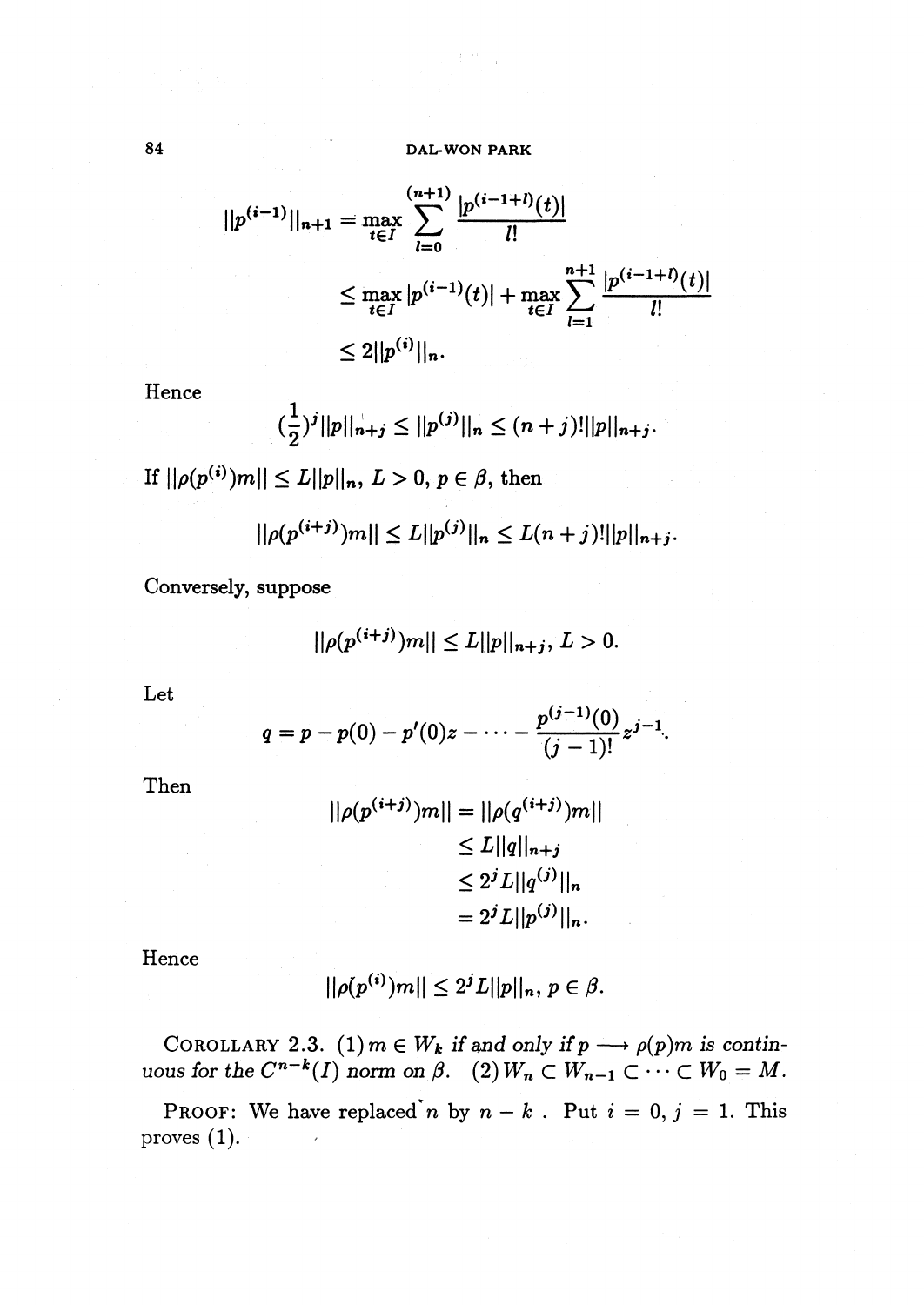**THEOREM** 2.4. Let M be a  $C^n(I)$  module with k-differential sub*space*  $W_k$ . For  $m \in W_k$ , we define  $|||m|||_k = \sup\{||\rho(p)m|| \, |||p||_{n-k} \leq k \}$ 1}.

*Then*

- (1)  $||m|| \leq |||m|||_0 \leq |||m|||_1 \leq \cdots \leq |||m|||_k$ ,  $m \in W_k$ .
- (2)  $W_k$  *is a Banach space under the norm*  $||| \cdot |||_k$ .
- (3)  $W_k$  *is* a  $C^{n-k}(I)$  *module* and *there exists* a *unique continuous homomorphism*

$$
\gamma_k: C^{n-k}(I) \longrightarrow B(W_k)
$$

*such that*  $\gamma_k(p)m = \rho(p)m, m \in W_k, p \in \beta$ .

(4) *If*  $S \in B(W_i)$  *and*  $S\rho(z) = \rho(z)S$  *on*  $W_i$ ,  $i = 0, 1, ..., k$ , then  $SW_k \subset W_k$  and  $\| |S| \|_k \leq \| |S| \|$ , where  $\| |S| \|_k$  is the norm of S *in*  $B(W_k)$ .

PROOF: If  $m \in W_k$ ,

 $||m|| = ||\rho(1)m|| \leq |||m|||_0.$ 

If  $||p||_{n-i} \leq 1, 0 \leq i \leq k$ ,  $||p||_{n-j} \leq 1, i \leq j \leq k$ . Since  $W_k \subset W_{k-1} \subset$  $\cdots \subset W_0$ ,

$$
|||m|||_0 \leq |||m|||_1 \leq \cdots \leq |||m|||_k.
$$

This proves (1). Let  $\{m_i\}$  be a Cauchy sequence in  $W_k$ . By (1),  ${m_i}$  is a Cauchy sequence in *M*. So  $m_i \longrightarrow m_0$  in *M*. For  $m \in W_k$ , let  $U_m$  be the unique operator in  $B(C^{n-k}(I), M)$  such that  $U_m(p) =$  $\rho(p)m, p \in \beta$ . The operators  $\{U_{m_j}\}\$ are convergent in  $B(C^{n-k}(I), M)$ to an operator *V*. Since  $V(p) = \lim_{j \to \infty} U_{m_j}(p) = \rho(p)m_0, p \in \beta$ ,

$$
||\rho(p)m_0|| \leq ||V|| ||p||_{n-k}.
$$

Hence  $m_0 \in W_k$ . Since  $|||m_j - m_0|||_k = ||U_{m_j} - U_{m_0}||_k \longrightarrow 0$ ,  $W_k$  is complete. This proves (2). Let  $S \in B(W_i)$  and  $S(\rho(z)) = \rho(z)S_m$ , for  $m \in W_i$ ,  $i = 0, 1, ..., m$ . Then  $||\rho(p)Sm|| \leq ||S|| \, ||m||_{k} ||p||_{n-k}$ for  $p \in \beta, m \in W_k$ . So  $Sm \in W_k$  and  $|||S|||_k \leq ||S||$ . This shows (4). If  $p, q \in \beta, m \in W_k$ , we have

$$
||\rho(q)\rho(p)m|| = ||\rho(pq)m|| \leq |||m|||_{k}||p||_{n-k}||q||_{n-k}.
$$

So  $\rho(p)m \in W_k$  and  $\| |\rho(p)m|||_k \leq \|p\|_{n-k}\| \|m\|_k$ . Hence the map  $p \longrightarrow \rho(p)m$  is a continuous homomorphism of  $\beta$  into  $B(W_k)$  for the  $C^{n-k}(I)$  norm. Its unique continuous extension  $\gamma_k : C^{n-k}(I) \longrightarrow$  $B(W_k)$  makes  $W_k$  a  $C^{n-k}(I)$ -module.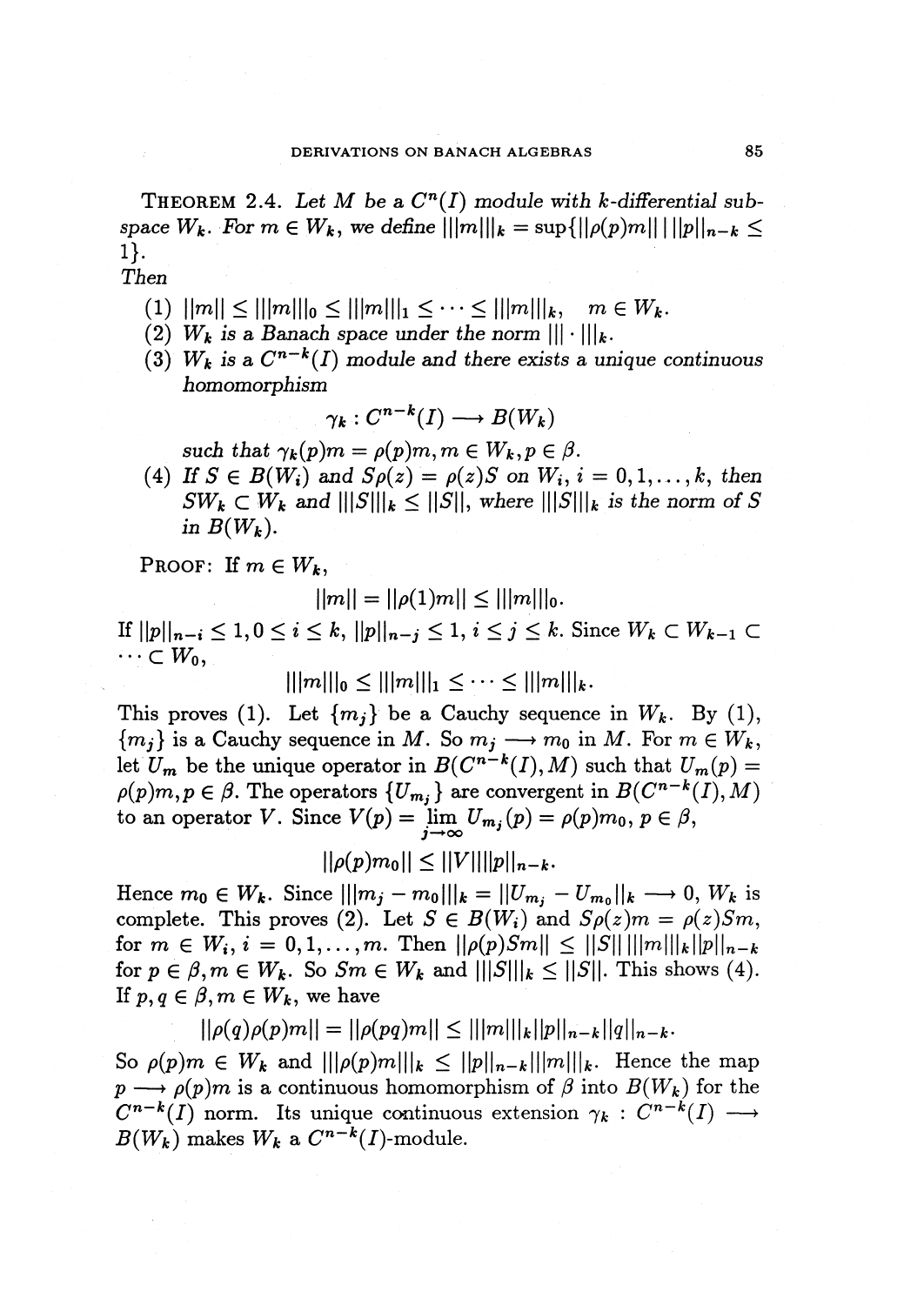### 86 **DAL-WON PARK**

THEOREM 2.5. If  $\gamma_k : C^{n-k}(I) \longrightarrow B(W_k)$  is a continuous homo*morphism, every eigenvalue for*  $\gamma_k(z)$  *has ascent at most*  $n - k + 1$ .

PROOF: Suppose  $m \in W_k, (\gamma_k(z) - \lambda I)^{l+1}m = 0$ , but  $(\gamma_k(z) \lambda I$ <sup>*l*</sup> $m \neq 0$ . For any polynomial p,

$$
\gamma_k(p)m = \sum_{i=0}^l \frac{p^{(i)}(\lambda)}{i!} (\gamma_k(z) - \lambda I)^i m.
$$

If  $\alpha_0 m + \alpha_1(\gamma_k(z) - \lambda I)m + \cdots + \alpha_l(\gamma_k(z) - \lambda I)^l m = 0$ , then  $\alpha_0 =$  $\alpha_1 = \cdots = \alpha_l = 0$ . Hence  $m, (\gamma_k(z) - \lambda I)m, \ldots, (\gamma_k(z) - \lambda I)^l m$  are linearly independent. Since  $\left|\|\gamma_k(p)m\|\right|_k \leq \left|\|m\|\right|_k \|\|p\|_{n-k}, 1 \leq n-k.$ 

THEOREM 2.6. If *D* is a continuous derivation of  $C^n(I)$  into  $M$ , *then*  $D(z) \in W_1$  *and*  $D(f) = \gamma_1(f')D(z), f \in C^n(I)$ . *Moreover*  $D(C^n(I))\subset W_1.$ 

PROOF: See Theorem 4.5 of **[2].**

THEOREM 2.7. If  $D: C^n(I) \longrightarrow M$  is a continuous derivation and  $D(z) \in W_k$ , then D is continuous as a derivation of  $C^n(I)$  into  $W_k$ .

PROOF: For any  $f \in C^n(I)$ , by Theorem 2.4,

$$
D(f) = \gamma_1(f')D(z) = \gamma_k(f')D(z).
$$
  
 
$$
|||D(f)|||_{k} = |||\gamma_k(f')D(z)|||_{k}
$$
  
 
$$
\leq ||f'||_{n-k}|||D(z)|||_{k}
$$
  
 
$$
\leq n||f||_{n}|||D(z)|||_{k}.
$$

A nontrivial derivation  $D: C^n(I) \longrightarrow M$  will be singular if *D* vanishes on  $\beta$ , i.e.  $D(z) = 0$ .

THEOREM 2.8. Let  $D: C^n(I) \longrightarrow M$  be a discontinuous derivation *with singularity set*  $F = {\lambda_1, \lambda_2, ..., \lambda_m}$ . *Then* 

 $D(z) \in W_k$  and  $\bigcap_{i=1}^m M_{n,n-k}(\lambda_i) \subset \Im(D)$  iff  $D(C^n(I)) \subset W_k$ .

PROOF.: Choose  $e_k \in C^n(I), k=1,\ldots,m$ , such that  $e_k(\lambda) = 1$  in a neighborhood of  $\lambda_k$  and  $e_k(\lambda) = 0$  in a neighborhood of  $F - {\lambda_k}$ .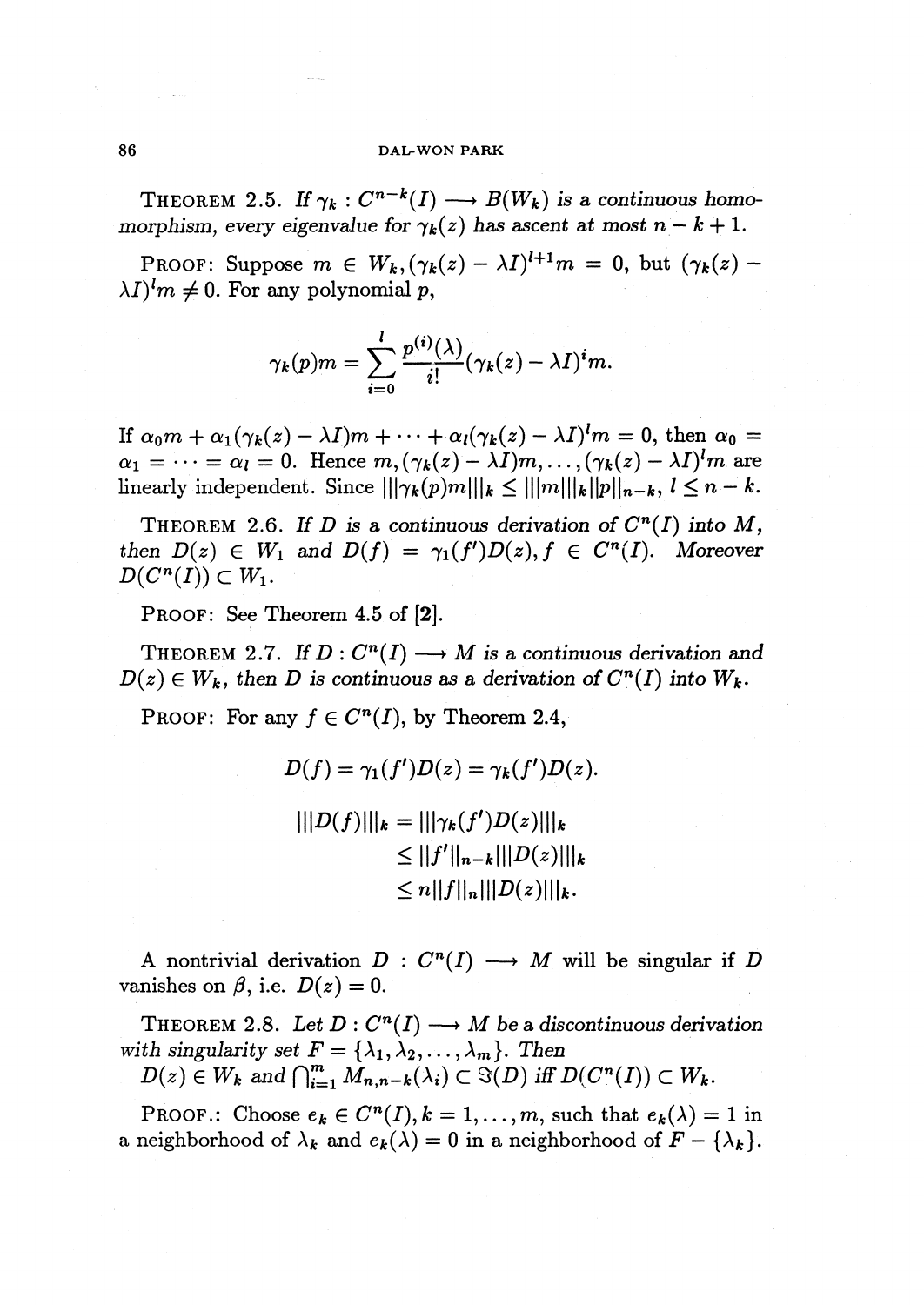Let  $e_0 = 1 - \sum_{i=1}^{m} e_i$ . Then

$$
e_0 \in \bigcap_{i=1}^m M_{n,n}(\lambda_i) \subset \Im(D),
$$
  

$$
D(f) = \sum_{i=0}^m \rho(e_i)D(f), \ f \in C^n(I).
$$

Let  $D_i(\cdot) = \rho(e_i)D(\cdot)$ ,  $D_0$  is continuous and  $D_i, i = 1, 2, \ldots, m$ , is discontinuous. We have

$$
\operatorname{hull}(\Im(D_i)) = \{\lambda_i\}, i = 1, 2, \ldots, m
$$

and

$$
\Im(D) = \bigcap_{i=1}^m \Im(D_i).
$$

 $i \neq j$ , Suppose  $D(z) \in W_k$  and  $\bigcap_{i=1}^m M_{n,n-k}(\lambda_i) \subset \Im(D)$ . Since  $e_j \in M_{n,n-k}(\lambda_i)$ , *m*

$$
ge_j \in \bigcap_{i=1}^{\infty} M_{n,n-k}(\lambda_i)
$$
, for  $g \in M_{n,n-k}(\lambda_j)$ .

Hence

$$
\rho(g)D_j(\cdot) = \rho(g)\rho(e_j)D(\cdot) \n= \rho(ge_j)D(\cdot)
$$

is continuous. We have

$$
M_{n,n-k}(\lambda_j)\subset \Im(D_j),\,j=1,2,\ldots,m.
$$

Since  $D(z) \in W_k$ , we have  $D_j(z) \in W_k$ ,  $j = 1, 2, ..., m$ , from Theorem 2.4. Thus it suffices to prove the theorem when the hull of  $\Im(D)$ is a single point, which we may suppose to be the point zero. Since  $D(z) \in W_k \subset W_1$ , by Theorem 4.6 of [2],

$$
D=E+F
$$

where *E* is continuous and *F* is singular. Since  $D(z) = E(z) \in$  $W_k$ ,  $E(C^n(I)) \subset W_k$ . From  $\Im(D) = \Im(F)$ ,

$$
M_{n,n-k}(0) \subset \Im(F).
$$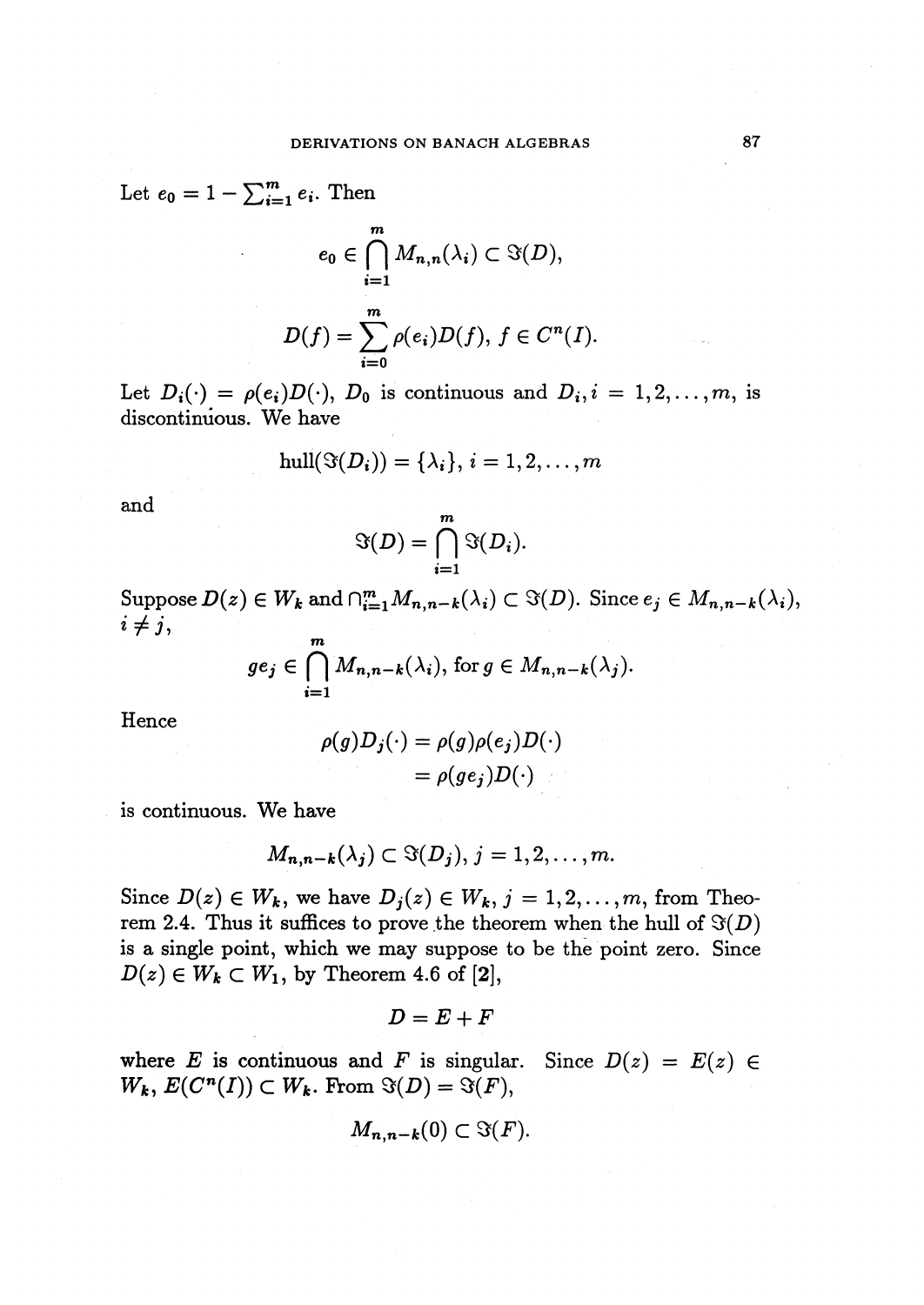So  $z^{n-k+1} \in \Im(F)$ . For all  $f \in C^n(I)$ ,

$$
\rho(z^{n-k+1})F(f) = \gamma_1(f')\rho(z^{n-k+1})F(z) = 0.
$$

For  $f \in C^n(I)$ ,  $p \in \beta$ ,

$$
||\rho(p)F(f)|| = ||\rho(p(0) + p'(0)z + \dots + \frac{p^{(n-k)}(0)}{(n-k)!}z^{n-k})F(f)||
$$
  
\$\le L||p||\_{n-k}, L > 0.

So  $F(f) \in W_k$  for all  $f \in C^n(I)$ . Conversely, suppose  $D(f) \in W_k$ , for  $f \in C^n(I)$ .

$$
D_i(f) = \rho(e_i)D(f) \in W_k, i = 0, 1, 2, \ldots, m.
$$

It is sufficient to prove  $z^{n-k+1} \in \Im(D)$  when the hull of  $\Im(D)$  is zero. In  $W_k$ , the ascent of the eigenvalue 0 for  $\rho(z)$  has at most  $n - k + 1$ from Theorem 2.5. From  $z^n \in \Im(F)$ ,

$$
\rho(z^n)F(f) = 0 \quad \text{implies} \quad \rho(z^{n-k+1})F(f) = 0.
$$

Hence  $z^{n-k+1} \in \Im(D)$ , so  $M_{n,n-k}(0) \subset \Im(D)$ . In result,

$$
M_{n,n-k}(\lambda_i) \subset \Im(D_i), i=1,2,\ldots,m.
$$

Since  $\Im(D) = \bigcap_{i=1}^m \Im(D_i),$ 

$$
\bigcap_{i=1}^m M_{n,n-k}(\lambda_i) \subset \Im(D).
$$

COROLLARY 2.9. Let  $D: C^n(I) \longrightarrow M$  be a derivation. If  $D(z) \in$  $W_1$ , then  $D(C^n(I))\subset W_1$ .

PROOF: If *D* is continuous, it is proved by Theorem 2.7. Suppose *D* is discontinuous. We can know  $\bigcap_{i=1}^{m} M_{n,n-1}(\lambda_i) \subset \Im(D)$  from Theorem 1.2 where hull $(\Im(D)) = {\lambda_1, \ldots, \lambda_m}.$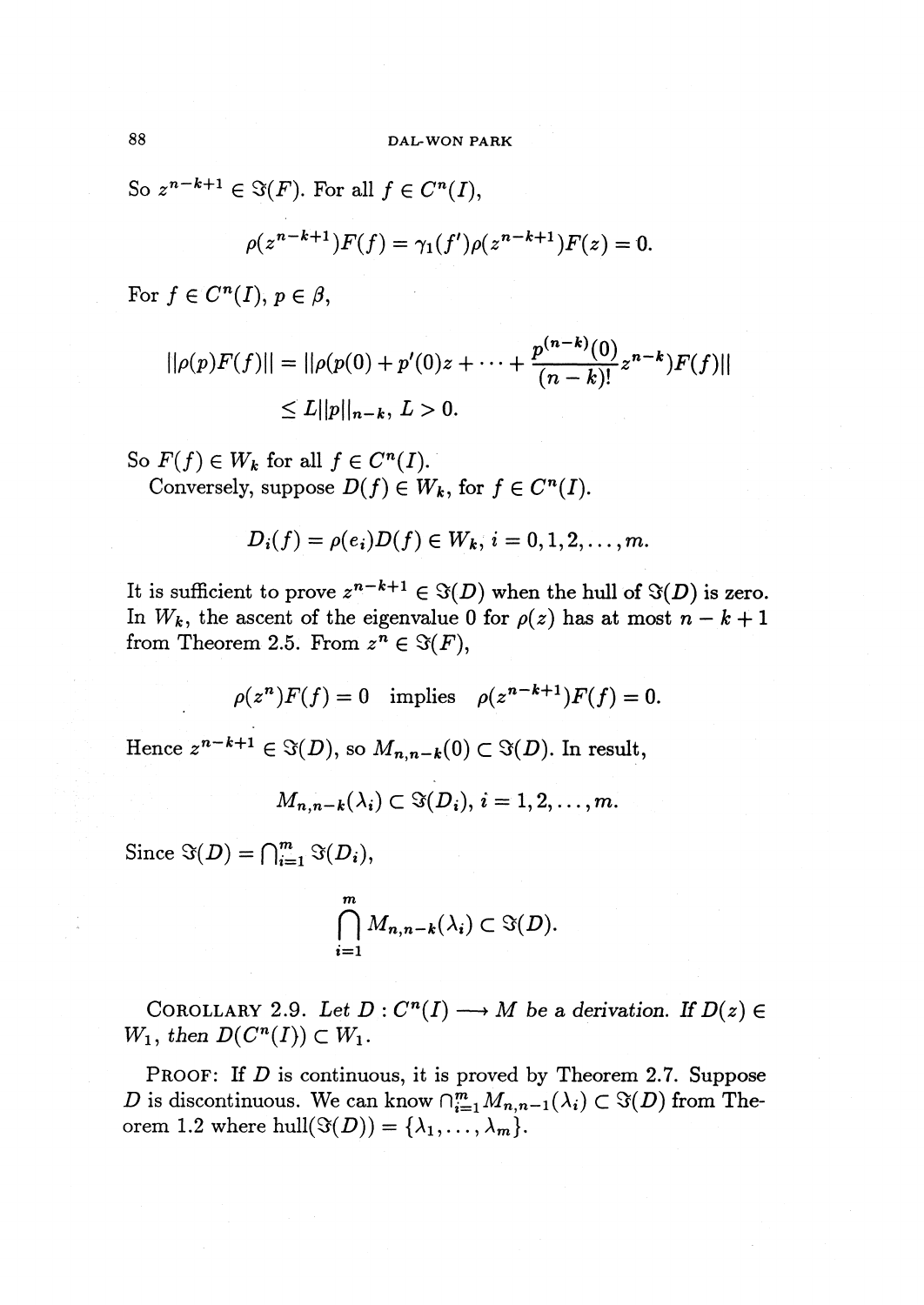THEOREM 2.10. Let  $D: C^n(I) \longrightarrow M$  be a derivation: Then (1)  $D(\Im(D)^2) \subset W_1$ . (2) If  $D(z) \in W_1$ ,  $D(f) = \gamma_1(f')D(z)$ ,  $f \in \Im(D)^2$ .

 $\mathcal{L} = \mathcal{L} \left( \mathbf{r} \right) \mathbf{r} \left( \mathbf{r} \right)$ 

PROOF: If  $f \in \mathcal{G}(D)^2$ ,  $f = gh$  for some *g*,  $h \in \mathcal{G}(D)$ .

$$
D(f) = D(gh) = \rho(g)D(h) + \rho(h)D(g).
$$

Since  $\rho(g)D(\cdot)$  and  $\rho(h)D(\cdot)$  are continuous derivation on  $C^n(I)$ ,

$$
\rho(g)D(h), \rho(h)D(g) \in W_1.
$$

If  $D(z) \in W_1$ ,

$$
D(f) = \gamma_1(h')\rho(g)D(z) + \gamma_1(g')\rho(h)D(z)
$$
  
=  $\gamma_1(h'g + g'h)D(z)$   
=  $\gamma_1(f')D(z)$ .

COROLLARY 2.11. Let  $D: C^n(I) \longrightarrow M$  be a singular *derivation, then*  $D(\Im(D)^2) = 0$ .

COROLLARY 2.12. Let  $D: C^n(I) \longrightarrow M$  be a derivation. If  $D(z) \in W_k$ , then  $D(\Im(D)^2) \subset W_k$ .

PROOF: It is easily proved from Theorem 2.4.

THEOREM 2.13. *Let D be a continuous derivation from*  $C^n(I)$  *into*  $M$ *.*  $D(z) \in W_k$  *iff there exists a unique continuous derivation*  $D_k: C^{n-k+1}(I) \longrightarrow W_k$  *such that*  $D_k|_{C^n(I)} = D$ .

**PROOF:** If  $D(z) \in W_k$ , by (3) of Theorem 2.4, there exists a unique continuous homomorphism

$$
\gamma_k: C^{n-k}(I) \longrightarrow B(W_k)
$$

such that  $\gamma_k(p)m = \rho(p)m, m \in W_k, p \in \beta$ . Since D is continuous,

$$
D(f) = \gamma_k(f')D(z), f \in C^n(I).
$$